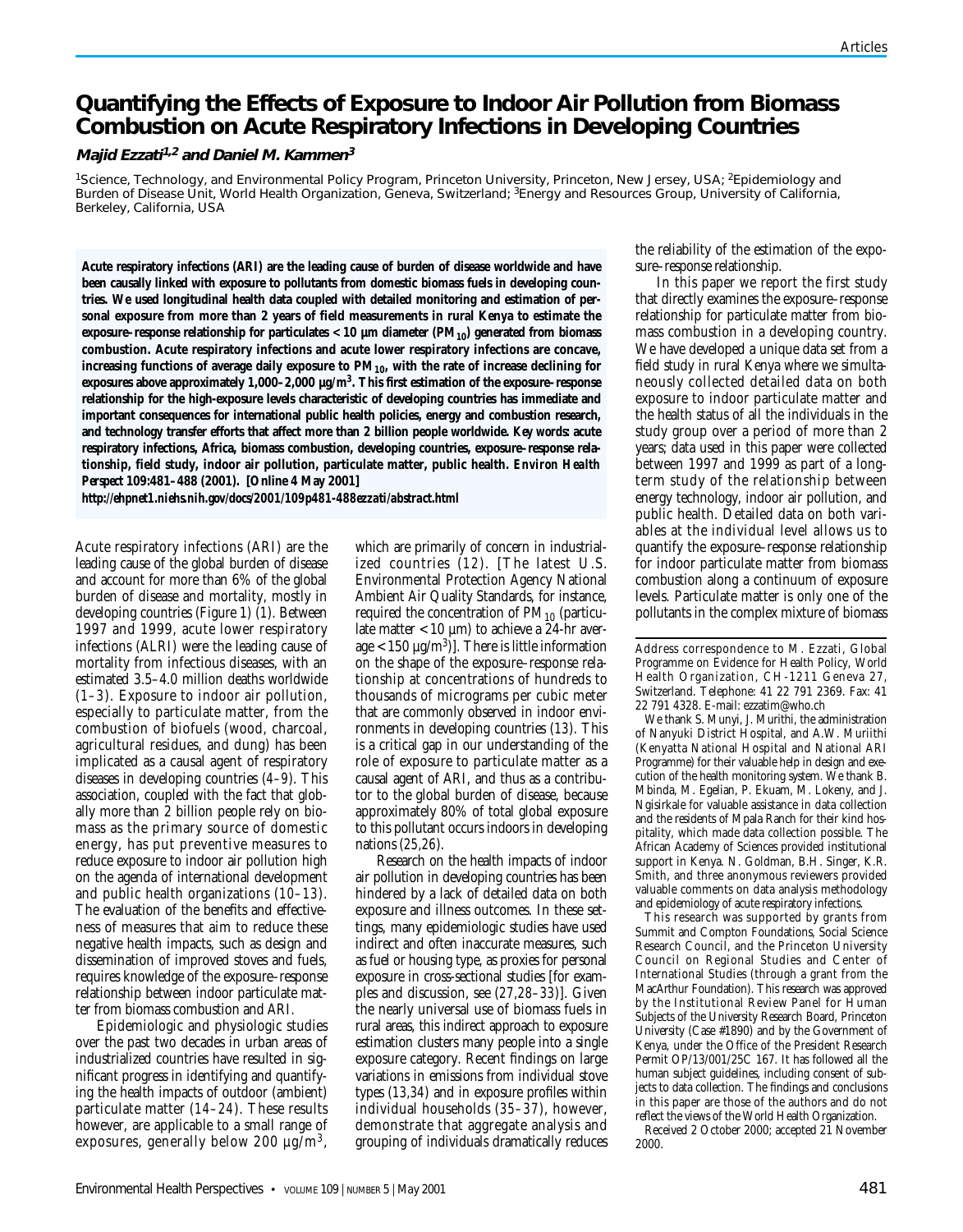smoke. Although numerous studies in industrialized and developing countries have identified particulate matter as the primary pollutant responsible for ARI, other gaseous and particulate products in biomass smoke, such as nitrogen dioxide and formaldehyde, are also known pulmonary irritants. Therefore, the results of this analysis apply to the mixture of pollutants whose effects are captured by particulate matter concentration.

# **Methods**

*Research location.* The study took place at Mpala Ranch/Research Centre in Laikipia District, central Kenya (0°20´N, 36°50´E). Mpala Ranch, located on semi-arid land, is at an altitude of approximately 2,000 m, and the average monthly temperature varies between 17°C and 23°C. Cattle herding and domestic labor are the primary occupations of most of the 80–100 households residing on the ranch, with the remaining households employed as maintenance staff. The households have similar tribal backgrounds (Turkana and Samburu), economic status, and diet. The houses in both cattle-herding and maintenance villages are cylindrical with conic straw roofs. The households in the study group use unvented stoves and burn firewood or charcoal (and kerosene in the case of three or four households) for fuel. Detailed information on housing and energy technology in the study group has been previously reported (*37*).

Field research at Mpala Ranch began in 1996 and continued until late 1999. The first 6–10 months of field research involved collection of background data, including detailed demographic data for all the households residing on the ranch and surveys of energy use, energy technology, and related characteristics.

*Data collection.* We conducted continuous real-time monitoring of indoor air pollution [particulate matter  $< 10 \mu m$  in diameter  $(PM_{10})$  and carbon monoxide] in 55 houses that were randomly selected from those households that resided on Mpala Ranch over a long fraction of the study period and from different villages and fuel types. Monitoring took place for 14–15 hr/day for more than 200 days. Studies of particulate matter pollution in both industrialized and developing countries have demonstrated correlation between concentrations of  $PM_{10}$  and  $PM_{2.5}$ (which are believed to have the most important health impacts) (*23,38*), but further research on this relationship in the case of biomass smoke is needed. During these monitoring days we also recorded the location and activities of all members of the households, with emphasis on energy- and exposurerelated variables. We also monitored the spatial dispersion of pollution inside the house.

We complemented these data with extensive interviews with household members and local extension workers on household energy technology and time–activity budget.

Personal exposures were calculated from these data and accounted for daily and day-today variability of exposure, time budget and activities of individuals, and spatial dispersion of pollution in the house. Measurement and data analysis methods for personal exposure values have been previously discussed (*37*). Demographic information for the individuals in the 55 households in the study group are presented in Table 1. Table 2 provides summary statistics for personal exposure values.

For collection of health data, two community nurses from Nanyuki District Hospital visited all the households in the study group on a regular basis. The nurses had received training from the National Acute Respiratory Infection Programme [designed in consultation with the World Health Organization (WHO)] on the WHO protocols for clinical diagnosis of ARI. In the initial months of the program, each village was visited once every 2 weeks. The visits then increased to once per week. In the initial months, one of the coordinators of the National ARI Programme from the Department of Paediatrics of the Kenyatta National Hospital accompanied the visiting nurses to the villages to ensure the proper execution of diagnosis protocols. In each visit at least one adult member from each household reported to the nurse on the health status of the household members, with specific emphasis on the presence of cough and other respiratory ailments. The responses were collected in the language of choice of the respondents and recorded in English by the nurses, who spoke Swahili and Turkana.

The nurse then clinically examined all of the individuals who were reported with symptoms, and recorded the relevant clinical information, including symptoms and diagnosis. The reporting process also included information on visits to any other health facility since the nurse's last visit. Therefore, the health data include a 2-year array of weekly health records for each individual in the study group. Depending on the severity, the cases were treated with the standardized treatment of the National ARI Programme, which also resulted in standardization of treatment in the study group. Treatments included drugs that were readily available in the nearest town (Nanyuki) which were dispensed by the nurses for more severe cases. The nurses also provided assurance or recommended home remedies for minor cases. The extreme, and potentially fatal, cases were referred to one of the hospitals in Nanyuki. No information was recorded for those households for which no adult member was present or for household members who were away from home during the day of the visit. Table 3 provides summary statistics on the number of health reports for the individuals in the study group.

The health status of the individuals in the study group was likely to have been affected by the medical treatment provided during the collection of health data. In additional to ethical considerations, this provision standardized treatment in the whole study group and prevented confounding due to factors such as access to health care facilities. At the same time, if the treatment affected the cases differently in a way that is correlated with exposure, this could modify the shape of the exposure–response curve (the so-called Hawthorne Effect). Therefore,



**Figure 1.** The share of global disease partially associated with exposure to air pollution (1998). Data from WHO (1) and Smith  $(47)$ . (A) Global burden of disease [as percentage of disability-adjusted life years (DALYs)]; 1.38 billion DALYs were lost globally in 1998. (B) Mortality (as percentage of total mortality); there were 53.9 million global deaths in 1998. Noncommunicable respiratory diseases include chronic obstructive pulmonary disease (COPD) and asthma. Perinatal conditions and respiratory tract cancer have also been linked to exposure to indoor air smoke from biomass, but the evidence is weaker. Cardiovascular diseases have been linked to air pollution, but only in studies in industrialized countries.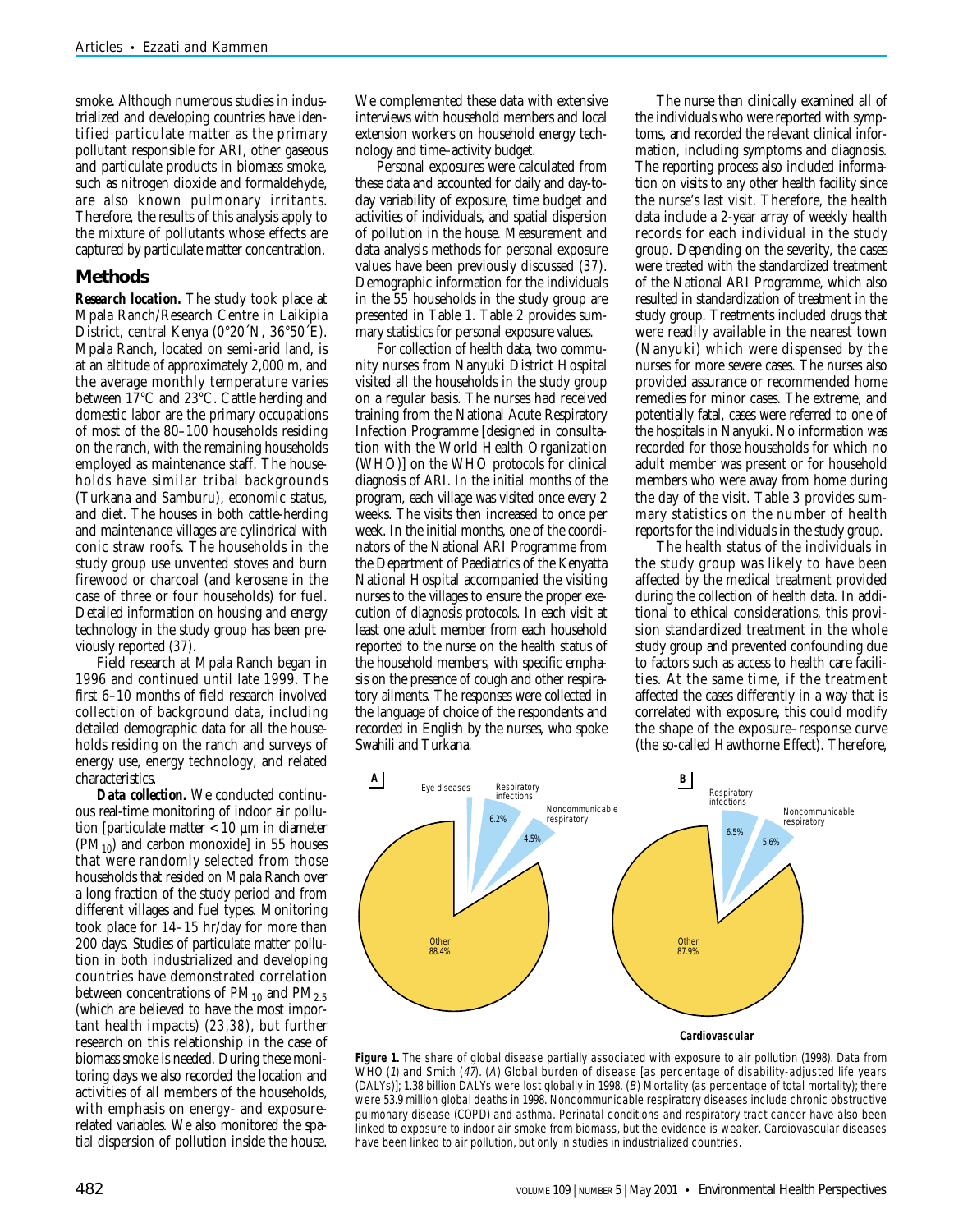the relationships obtained in this analysis are based on the presence and use of a small level of health care.

*Statistical models.* We estimated the parameters of the exposure–response relationships using two models [the properties of additive and multiplicative risk models have previously been discussed (*39,40*)]:

$$
\mathbf{y} = \mathbf{X} \times \boldsymbol{\beta} + \mathbf{u}, \qquad [1]
$$

where **y** is the vector of illness rates for all of the individuals in the study group, **X** is a matrix of characteristics for the individuals in the study group (i.e., the above explanatory and control variables), β is the vector of coefficients, and **u** is the vector of independent, normally distributed errors.

$$
\mathbf{y} = F(\mathbf{X} \times \boldsymbol{\beta} + \mathbf{u}), \qquad [2]
$$

where **y**, **X**, and β are defined as above, and *F* is the cumulative logistic distribution defined as:

$$
F(z) = \frac{\exp(z)}{1 + \exp(z)}\tag{3}
$$

[In a logit or logistic regression model, the left hand side of Equation 2 is the probability of an event **y** (such as illness) or Pr{**y**}. Here, since the outcome is defined as the fraction of time with illness, therefore equivalent to rate or probability of illness, the left hand side is simply **y**].

We obtained model parameters using ordinary-least-squares (OLS) regression for model 1 (Equation 1) with clustering in households and robust standard error estimates that account for outliers. For model 2

(Equation 2), we used a *blogit* regression using maximum-likelihood estimation. *blogit* regression also accounts for the increasing confidence in illness rates with the increasing number of health exams. [The number of times that an individual is diagnosed with illness in *n* examinations has a binomial distribution. Illness rate, *y*, defined as the fraction of examinations with illness, is then an estimate for the probability of being diagnosed with illness, *p*. The confidence interval for *p* is obtained from an approximately normal distribution around y with variance  $y(1 - y)/n$ . The variance and the confidence interval are therefore decreasing functions of the number of visits, *n*.]

# **Results and Discussion**

*Distribution of ARI and ALRI with demographic characteristics and exposure.* Figure 2 shows ARI and ALRI rates—defined as the fraction of weeks that an individual is diagnosed with ARI and ALRI—for different demographic subgroups of the study group. For a disease such as ARI, whose episodes have a limited and short duration, disease episode and case have interchangeable definitions. As a result, all episodes in a time interval count toward disease incidence, and the fraction of weeks diagnosed with disease is an aggregate measure of both incidence and duration.

The female–male comparisons in Figure 2 illustrate that, once exposed to higher PM<sub>10</sub> emissions through greater cooking and other domestic activities at later ages, women are approximately twice as likely as men to be diagnosed with ARI or ALRI.

Figure 3 shows the ARI and ALRI rates for infants and children (0–4 years of age Figure 3A) and young and adult individuals

**Table 1.** Demographic characteristics of the study group.

| Age group       | No. of<br>individuals | Fraction female | Age<br>(mean $\pm$ SD) |
|-----------------|-----------------------|-----------------|------------------------|
| $0-4$ years     | 93                    | 0.56            | $3.0 \pm 1.4$          |
| 5-14 years      | 109                   | 0.56            | $9.7 \pm 2.7$          |
| 15-49 years     | 120                   | 0.54            | $29.4 \pm 10$          |
| $\geq 50$ years | 23                    | 0.65            | $63.8 \pm 9.4$         |
| Total           | 345                   | 0.56            | $18.3 \pm 17.6$        |

The mean age reflects the age at the end of the study. We chose these age divisions because children under 5 years of age have additional susceptibility to ARI; at higher ages, chronic conditions begin to appear. We chose to divide those between the ages of 5 and 49 years at the age of 15, when it is common for people to enter the workforce or to get married.

**Table 2.** Average daily exposure for demographic subgroups.

|                 | No. of individuals |      | Daily exposure (mg/m <sup>3</sup> ) <sup>a</sup> |               |  |
|-----------------|--------------------|------|--------------------------------------------------|---------------|--|
| Age group       | Female             | Male | Female                                           | Male          |  |
| 0-4 years       | 52                 | 41   | $1.3 + 1.2$                                      | $1.4 + 1.1$   |  |
| 5-14 years      | 61                 | 48   | $2.8 + 2.1*$                                     | $1.1 + 0.6*$  |  |
| 15–49 years     | 65                 | 55   | $4.9 + 3.7*$                                     | $1.0 + 1.0*$  |  |
| $\geq 50$ years | 15                 |      | $2.6 \pm 1.5$                                    | $2.2 \pm 1.0$ |  |

See Ezzati et al. (37) for details of methodology. Exposure values indicate the mean ± SD for all individuals in each demographic subgroup. The exposure values are relative to factory calibration of the measurement instrument, which is based on light-scattering properties of a standard mixture (dry Arizona road dust) with an uncertainty of 20% for wood smoke. The emission and exposure values reflect both emissions inside the house and contributions from ambient air including windblown dust and smoke from neighboring houses. Due to the extremely low housing density, the latter is likely to be negligible. **<sup>a</sup>**Based on a 24-hr period.\*Difference between male and female rates significant at p < 0.0001.

(5–49 years of age Figure 3B) plotted against average daily exposure to  $PM_{10}$ . No analysis was conducted for the  $\geq$  50 age group because of the small sample size. Personal exposure to biomass smoke varies from day to day because of the variations in both pollution levels and time-activity budget (*37*). To account for this variability, as well as any error or uncertainty in the estimates of average exposure, we assigned individuals to exposure categories.

For both age groups, ARI and ALRI rates rise more rapidly for exposures < 2,000  $\mu$ g/m<sup>3</sup>. For children 0–4 years of age (Figure 3A), ARI and ALRI rates in the <  $200 \mu g/m^3$ exposure category are  $0.11$  ( $p < 0.01$ ) and 0.024 ( $p = 0.18$ ), respectively, lower than those in the  $1,000-2,000 \mu g/m^3$  group. The increase between the latter group and the highest exposure category ( $> 3,500 \mu g/m^3$ ) is only 0.05 for ARI (*p* = 0.49) and 0.02 for ALRI  $(p = 0.57)$ ; in this specific comparison, although the large *p*-values are partially due to the small fraction of children in the highest exposure category, they are also a reflection of the smaller slope of the exposure– response relationship. In Figure 3B, ARI and ALRI rates increased by 0.048 (*p* < 0.0001) and  $0.011$  ( $p < 0.01$ ), respectively, between the lowest exposure group and  $2,000 \mu g/m^3$ , compared to 0.053 (*p* < 0.001) and 0.025 (*p* < 0.001), respectively, between the 2,000  $\mu$ g/m<sup>3</sup> group and the > 7,000  $\mu$ g/m<sup>3</sup> category in an exposure range four times as large.

*Issues in estimation of the exposure– response relationship.* In determining the exposure–response relationship, it is important to account for the range of possible confounding and contributing factors, especially the potential correlation between exposure and other determinants of health, such as socioeconomic status and nutrition (*33*). In particular, there is evidence that poorer households, who may have additional susceptibility to disease, use more polluting sources of energy for cooking and live in poorer housing conditions. Although empirical research has demonstrated that the household choice of energy technology is influenced by a range of social and cultural factors (*41*), income is indeed an important determinant of exposure (*25,42*).

Incomes are similar among the residents of Mpala Ranch, except for a few skilled

|  |  |  | Table 3. Number of health reports for the study |  |  |
|--|--|--|-------------------------------------------------|--|--|
|  |  |  | group between early 1997 and June 1999.         |  |  |

| Age group       | Mean | Median | SD   |
|-----------------|------|--------|------|
| $0-4$ years     | 72.2 | 85     | 23.9 |
| 5-14 years      | 822  | 88     | 16.3 |
| 15-49 years     | 80.5 | 87.5   | 177  |
| $\geq 50$ years | 73.9 | 82     | 19.1 |
| Total           | 78.4 | 87     | 197  |

The numbers include only visits for which an adult member of the household was present.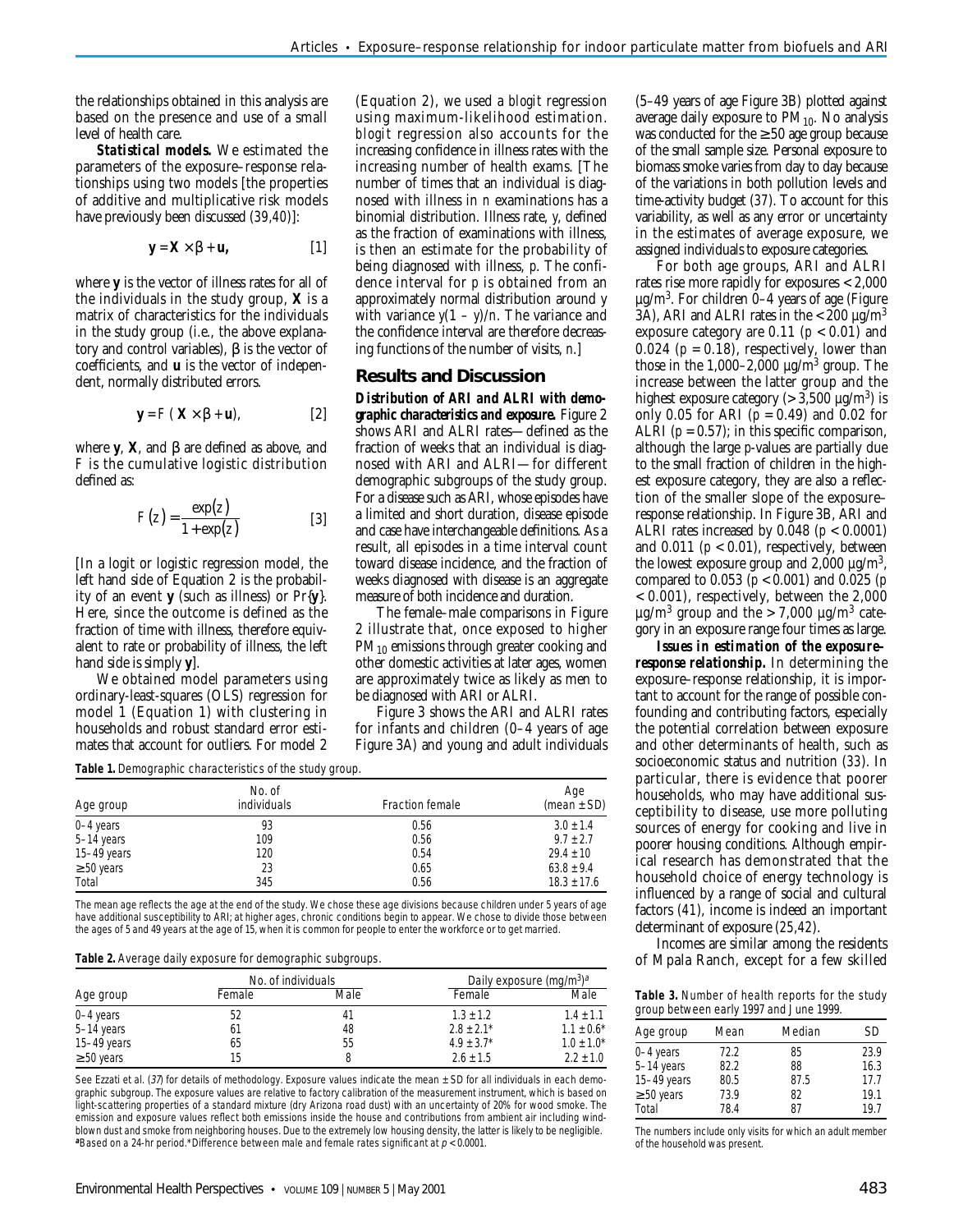workers. Further, because part of the income is paid in-kind as food, there is little variation in nutrition. Incomes are similar between the two groups of villages (maintenance and cattle-herding), and workers are moved between types of villages at the instruction of ranch management with no change in earnings. Houses are assigned by the management and are nearly identical within each village type. Therefore, village type and housing are not endogenous variables and are not correlated with income.

With the exception of the occasional use of paraffin, firewood and charcoal are the exclusive fuels at Mpala Ranch. The most important determinant of access to charcoal is contact with traders from a neighboring community where charcoal is produced. Therefore, with the relatively small range of incomes, the choice of charcoal or wood is mostly determined by the location of specific village where a family lives, which is decided by the ranch manager and is therefore exogenous.

It may nonetheless be possible that other factors also influence the choice of fuel, especially because there is variation in fuel use within individual villages. If these factors are not correlated with health (such as how the type of fuel affects the preference for a specific flavor of food), the issue of endogenous exposure is not a concern. If some of the determinants of fuel use are correlated with health, such as the education of the mother, the problem of endogeneity remains. In our interviews on fuel use, the commonly stated reasons for choice of fuel were uncertainty about future access, the taste of food, the cost of charcoal (a large bag of charcoal sufficient for approximately 1 week for an average household costs approximately 1.5 times the daily wage), and difficulty of wood collection. Because no household level variable that is correlated with health could be specified as the determinant of fuel choice and because few households used charcoal exclusively (almost all charcoal users had a mixed-fuel profile), the choice of fuel in this setting is exogenous to other determinants of health. We nonetheless controlled for the type of village where a household lives to account for any potential unobservable differences between them.

Clustering of observations is another important methodologic issue in estimation of the exposure–response relationship because the determinants and outcome of health status are likely to exhibit similarity within a single household. We accounted for the clustering of observations in units of households and used robust estimates of variance to correct for this and any statistical outliers in estimation of standard errors.

*Estimation of model parameters.* In addition to exposure, the main explanatory

variable, we controlled for the following variables:

- Sex: We controlled for sex to account for potential female–male susceptibility differences.
- Age: To account for effects of age on immunity or the chronic impacts of longterm exposure, we controlled for age.
- Village type: Although income and nutritional status are similar between the residents of maintenance and cattle-herding villages, there may be differences that are unobservable to the researcher that can influence disease rates. These differences would result in a statistically significant coefficient of this variable.
- Number of people residing in the house: Because of the communicable nature of ARI, living in more crowded environments would be expected to facilitate transmission. Because house sizes are standardized within each village type, the number of residents living in each house is a proxy for crowding. The mean, median, and standard deviation of the number of people living in a house were 7.0, 7.0, and 2.2, respectively, in the cattle-herding villages and 5.3, 5.0, and 2.0, respectively, in the maintenance villages.
- Smoking: Tobacco smoking is a known causal agent of respiratory diseases. The number of smokers at Mpala ranch was low (13 in the sample of households used in

this analysis) and they smoked infrequently, because of the cost of cigarettes and because a more accessible alternative (chewing the leaves of a specific plant) exists. We treated smoking in two different ways: first, as a separate variable without considering its contribution to exposure, and second, as a source of exposure to particulate matter from tobacco (itself biomass) combustion. [For the smokers (all male) in the group (*n*  $= 13$ ), exposure was increased by 1,000  $\mu$ g/m<sup>3</sup> from those estimated by Ezzati et al. (*37*) to reflect exposure to particulate matter as a result of combustion of biomass in cigarettes. A 1,000  $\mu$ g/m<sup>3</sup> increase in average exposure is equivalent to 4 min of active inhalation of cigarette smoke, with an estimated particulate matter concentration of 400,000  $\mu$ g/m<sup>3</sup>.]

Weight at birth would be another important control variable for the 0–4 age group if data were available.

Tables 4 and 5 present the parameters of the exposure–response relationship for the models of Equations 1 and 2, respectively. The coefficients of exposure in Tables 4 and 5 confirm the relationship seen in Figure 3: The exposure–response relationship for indoor  $\text{PM}_{10}$  from biomass combustion and both ARI and ALRI is increasing, but the rate of increase declines at average daily exposures above 2,000  $\mu$ g/m<sup>3</sup>. For ALRI, the rate



**Figure 2.** Demographic distribution of ARI at Mpala Ranch. The health end point is the fraction of weekly examinations in which an individual was diagnosed with ARI, divided into ALRI (including bronchitis, pneumonia, and bronchopneumonia) and acute upper respiratory infections (AURI) (48). The p-values for the differences between female (F) and male (M) ARI rates using two-sided two sample t-test with unequal variances are  $p = 0.78$  for 0–4 years,  $p = 0.01$  for 5–14 years,  $p < 0.0001$  for 15–49 years, and  $p = 0.01$ 0.01 for ≥ 50 years. The p-values for the differences between female and male ALRI rates are  $p = 0.36$  for 0–4 years,  $p = 0.95$  for 5–14 years,  $p = 0.0001$  for 15–49 years, and  $p = 0.14$  for  $\geq$  50 years. Statistical significance is not sensitive to the use of unequal variances.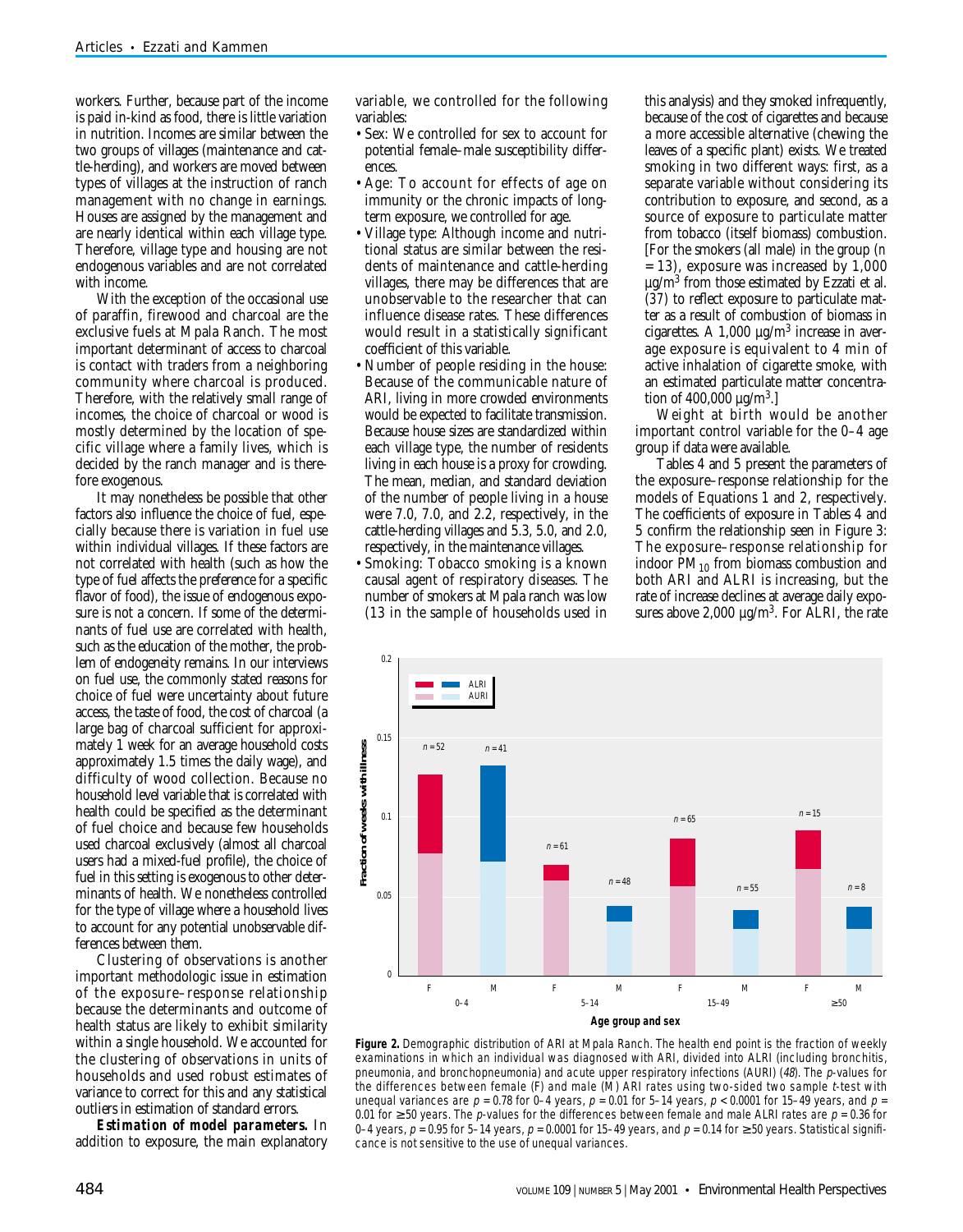of increase rises again at the highest exposure levels for both age groups,  $> 3,500 \mu g/m^3$  for infants and children and  $>$  7,000  $\mu$ g/m<sup>3</sup> for young and adult individuals.

In the first 60 months after birth, age has an overall downward effect on susceptibility to ARI and ALRI, which is consistent with the findings of Cruz et al. (*43*) and Oyejide and Osinusi (*44*); each year of age decreases the likelihood of being diagnosed with ARI and ALRI by 0.009 ( $p = 0.08$ ) and 0.01 ( $p =$ 0.002), respectively. If the population as a whole is considered (regression results not shown), on average, infants and children < 5 years of age have an additional risk of 0.08 (*p* < 0.001) for being diagnosed with ARI (0.05 for ALRI;  $p < 0.001$ ) compared to those between the ages of 5 and 49, after controlling for exposure and other factors. This is consistent with the described susceptibility-reducing role of age among infants and children.

After the age of 5, age increases the probability of being diagnosed with ALRI, potentially due to chronic effects of earlier exposure. In the OLS model (Table 4), age does not affect susceptibility to ARI for ages ≥ 5; in the *blogit* model, there is a slight lowering of ARI risk with increasing age for this group, which cannot be explained by known physiologic mechanisms, except for a potential increase in immunity, which is not expected to continue in higher ages.

We found no statistically significant effect for village type (*p* > 0.40) after accounting for exposure and other factors; we attribute this to comparable income levels and diets in the two village types, as explained above. The number of people in the household was not statistically significant  $(p \geq 0.45)$ . With a pastoral lifestyle, activity patterns are a more important determinant of the amount of time spent inside together for most of the day than the number of household members.

When considered independently, smoking increases the risk of ARI by  $0.02$  ( $p =$ 0.04) in the OLS model and with an odds ratio of 1.48  $[p = 0.02; 95\%$  confidence interval (CI), 1.07–2.04) in the logistic model. The increase in ALRI risk from smoking is not statistically significant. When smoking is considered a source of exposure to particulate matter from combustion of tobacco, which is a form of biomass, the coefficient of smoking is no longer significant. The remainder of the results were not sensitive to the method of including smoking in the analysis. This illustrates that the impacts of smoking on ARI may be similar to combustion products from other forms of biomass. At the same time, smoking has been causally linked with many other health hazards (*45*), some of which may be similar to other biomass products and others, in particular lung cancer, may be different.

*The implications of exposure assessment methodology.* The role of sex is particularly important and has implications for exposure assessment methodology and public health measures. Exposure values in this analysis account for the actual patterns of exposure of individuals, including their time budget and activities, and the spatial dispersion of smoke in the house (*37*). Once these patterns are included in calculating daily exposure to  $PM_{10}$ , males and females have similar responses: in Table 4, coefficients for females are statistically not significant; in Table 5 the odds ratios for females are statistically not different from 1.0, except in the case of ARI for age ≥ 5 years, with a 95% CI of 1.01–1.52.

In contrast, if exposure is calculated from average daily  $PM_{10}$  concentrations and time spent indoors only (i.e., without accounting for the specific activities and movement patterns of individuals), females > 5 years of age have additional risk of ARI and ALRI. Using this method of exposure calculation in the OLS model, being female increases the probability of ARI by  $0.03$  ( $p < 0.001$ ) and ALRI by 0.01 (*p* < 0.01); in the *blogit* model, the odds ratios for the risk associated with being female are 1.74 (*p* < 0.001; 95% CI, 1.48–2.04) for ARI and 1.94 (*p* < 0.001; 95% CI, 1.38–2.72) for ALRI. In an earlier study (*37*), we demonstrated that this latter (and commonly used) method of exposure estimation underestimates the exposure of women more than men because women cook more often than men. The current analysis shows that this underestimation results in systematic bias in assessment of the exposure–response relationship. Controlling for the amount of cooking activity that a person performs eliminates the statistical significance



Figure 3. Unadjusted exposure–response relationship for ARI and ALRI (see Tables 4 and 5 for the adjusted relationship). (A) Age: 0-4 years (n = 93 individuals). (B) Age: 5–49 years (<sup>n</sup> = 229 individuals). Each group is divided into exposure categories to reflect the day-to-day variability of individual exposure. The exposure categories for (A) are < 200 µg/m<sup>3</sup>, 200–500 µg/m<sup>3</sup>, 500–1,000 µg/m<sup>3</sup>, 1,000–2,000 µg/m<sup>3</sup>, 2,000–3,500 µg/m<sup>3</sup>, and > 3,500 µg/m<sup>3</sup>. The exposure categories for (B) are  $<$  200 µg/m $^3$ , 200–500 µg/m $^3$ , 500–1,000 µg/m $^3$ , 1,000–2,000 µg/m $^3$ , 2,000–4,000 µg/m $^3$ , 4,000–7,000 µg/m $^3$ , and > 7,000 µg/m $^3$ . Mean ARI and ALRI rates for each exposure category are plotted against the average exposure of the category. The shape of the curve is not sensitive to marginal modifications in exposure categories or to the use of median ARI and ALRI rates (instead of mean). The dotted lines connect the 95% confidence intervals (CI) for the mean ARI and ALRI in each exposure category. The larger CI for the last exposure category among infants and children  $(A)$  is due to the small number of children  $(n = 5)$  in the highest exposure category. In (B), the arrows indicate the interquartile range of exposures resulting from different fuel combinations obtained from comparison of stove emissions using previously described multiple descriptive statistics (13). "3-Stone fire" refers to the traditional open fire. Ceramic wood stoves are improved (high-efficiency and low-emission) wood stoves with a ceramic liner and metal body. "Charcoal" refers to all groups of charcoal stoves, including the older metal stove and improved models with an insulated liner. Among charcoal stoves, the improved models have lower emissions than the older metal stoves (13).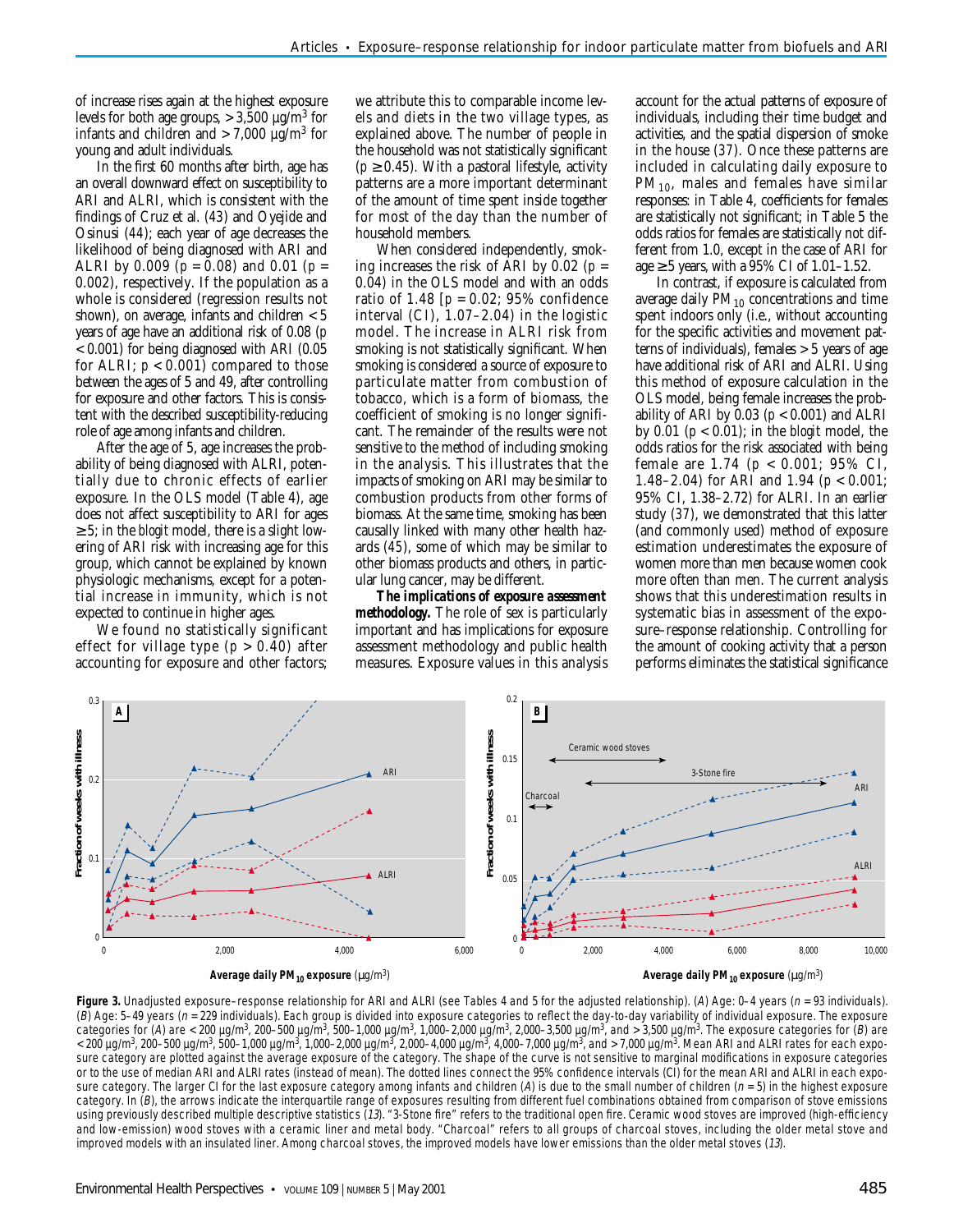of sex, confirming that sex is a substitute for exposure patterns (i.e., a proxy for the omitted variable of high-intensity exposure) when average daily  $PM_{10}$  concentration is used. Finally, this bias is further confirmed by noting that when estimating exposure using average daily  $PM_{10}$  concentration and time alone, the role of sex appears only after the age of 5 years when females actually take part in household activities. For those < 5 years of age, the coefficient of sex remains insignificant ( $p = 0.87 - 0.88$  for ARI and  $p =$ 0.21–0.47 for ALRI).

*The role of intense episodes of exposure.* In a previous study (*37*) we demonstrated that, for individuals who cook, approximately one-half of total daily exposure occurs within a short period when stove emissions are the highest and the individual is closest to the stove. To see whether such episodes of intense exposure have health effects beyond their contribution to total daily exposure, we considered the following two variables for age  $\geq$  5 years (because children < 5 years of age do not participate in household tasks and infants are not carried on their mothers' backs during housework, these variables do not apply to the pattern of exposure for children < 5 years of age).

- Participation in household tasks is a categorical variable that divides individuals into four groups: those who do not perform any household tasks; those who participate in some household tasks, such as water collection or cleaning the house, but none that involve the use of the stove; those who sometimes use or tend the stove, but not on a regular basis; and individuals who participate in cooking-related tasks regularly.
- Exposure intensity is defined as the concentration during an individual's most intense exposure episode. For those who participate in household tasks, this equals the pollution concentration in the area immediately around the stove during the times the stove has its highest pollution level [i.e., in its top 25th percentile as defined by Ezzati et al. (*37*)]. For those who do not participate in cooking-related tasks, exposure intensity is simply their average daily exposure. Smokers are included with those who have the highest exposure intensity due to the high concentration of particulate matter in cigarette smoke.

Therefore, these two variables are indicators of the length and intensity, respectively, of exposure to high concentrations of  $PM_{10}$ . This analysis shows that exposure intensity does not have a statistically significant association with the incidence of ARI ( $p > 0.10$ ) beyond its contribution to total (or average) exposure. The coefficients of participation in household tasks are not jointly significant for ARI or ALRI. However, the group that

regularly participates in cooking-related tasks has an additional risk of ALRI that is significant. In the OLS model, the ALRI rate for this group is higher by  $0.02$  ( $p = 0.03$ ); in the *blogit* model, the odds ratio for the ALRI risk associated with regular cooking is 2.40 (*p* = 0.03; 95% CI, 1.10–5.25).

This result implies that either long periods of exposure to very high levels of  $PM_{10}$ cause (either short-term or chronic) damage to the lower respiratory system beyond that described by the average exposure–response relationship, or the exposure of this group is underestimated even by the approach described previously (*37*) that accounts for higher exposure during cooking periods. Investigation of the last hypothesis would be possible with more detailed monitoring of personal exposure. Studying the chronic impacts of high-intensity exposure would require knowledge of the history of exposure of individuals. Alternatively, it is possible to compare ALRI incidence among people who have cooked for many years with those who have just begun to cook after controlling for age, which was not possible in our study due to sample size. Finally, research on dispersion and deposition of particulates in the airways as a function of pollution intensity can shed light on the acute impacts of highintensity exposure.

## **Conclusions**

Monitoring and estimating individual-level exposure to indoor  $PM_{10}$  from biomass combustion, longitudinal data on ARI, and demographic information have enabled us to quantify the exposure–response relationship for one of the most common diseases in developing nations. This analysis shows that the relationship between daily exposure to indoor  $PM_{10}$  and the fraction of time that a person has ARI, or the more severe ALRI, is an increasing function. Based on the best estimate of the exposure–response relationship, the rate of increase is higher for daily exposures < 2,000  $\mu$ g/m<sup>3</sup>. This result is robust to the choice of statistical model: the

**Table 4.** Parameters of the exposure–response relationship for ARI and ALRI using OLS regression (Equation 1).

| Group/explanatory variable             | ARI                             | ALRI                                            |
|----------------------------------------|---------------------------------|-------------------------------------------------|
| 0-4 year group                         |                                 |                                                 |
| Constant                               | $0.05(p = 0.45)$                | $0.07(p = 0.06)$                                |
| Exposure category                      |                                 |                                                 |
| $< 200 \mu g/m^3$                      | Reference category              | Reference category                              |
| 200-500 $\mu$ g/m <sup>3</sup>         | $0.06(p = 0.002)^{*}$           | $0.01 (p = 0.16)$                               |
| 500-1,000 $\mu$ g/m <sup>3</sup>       | $0.06(p = 0.04)^*$              | $0.01(p = 0.24)$                                |
| $1,000 - 2,000 \,\mu g/m^3$            | $0.13(p = 0.001)^{*}$           | $0.03(p = 0.05)$                                |
| $2,000 - 3,500 \,\mu g/m^3$            | $0.14$ ( $p = 0.001$ )*         | $0.03 (p = 0.16)$                               |
| $> 3,500 \mu g/m3$                     | $0.18(p = 0.04)^*$              | $0.04 (p = 0.30)$                               |
| Female                                 | $-0.0007$ ( $p = 0.98$ )        | $-0.009(p = 0.43)$                              |
| Age                                    | $-0.009$ ( $p = 0.08$ )         | $-0.01$ ( $p = 0.002$ )                         |
| Village type                           | $0.03 (p = 0.42)$               | $0.006 (p = 0.70)$                              |
| Number of people in household          | $0.0005 (p = 0.94)$             | $0.0001 (p = 0.99)$                             |
| $R^2$                                  | 0.20                            | 0.16                                            |
| 5–49 year group                        |                                 |                                                 |
| Constant                               | $0.03(p = 0.10)$                | $0.0002 (p = 0.97)$                             |
| Exposure category                      |                                 |                                                 |
| $< 200 \mu q/m^3$                      | Reference category              | Reference category                              |
| $200 - 500 \mu g/m^3$                  | $0.027 (p = 0.003)^*$           | $0.0037 (p = 0.48)^*$                           |
| 500-1,000 µg/m <sup>3</sup>            | $0.022 (p = 0.06)^*$            | $0.0043 (p = 0.32)^*$                           |
| 1,000-2,000 $\mu$ g/m <sup>3</sup>     | $0.039 (p = 0.002)^*$           | $0.011 (p = 0.03)^*$                            |
| $2,000 - 4,000 \,\mu g/m^3$            | $0.052(p = 0.001)^{*}$          | $0.011 (p = 0.03)^*$                            |
| 4,000-7,000 $\mu$ g/m <sup>3</sup>     | $0.064 (p = 0.002)^*$           | $0.013 (p = 0.09)^*$                            |
| $>$ 7,000 µg/m <sup>3</sup>            | $0.090 (p < 0.001)^*$           | $0.031 (p < 0.001)^*$                           |
| Female                                 | $0.013 (p = 0.18)$              | $0.003 (p = 0.40)$                              |
| Age                                    | $-0.0003 (p = 0.22)$            | $0.0002 (p = 0.03)$                             |
| Smoking                                | $0.02(p = 0.04)$                | $0.004 (p = 0.47)$                              |
| Village type                           | $-0.007$ ( $p = 0.54$ )         | $-0.002$ ( $p = 0.53$ )<br>$-0.0001 (p = 0.87)$ |
| Number of people in household<br>$R^2$ | $-0.002$ ( $p = 0.45$ )<br>0.22 | 0.17                                            |
|                                        |                                 |                                                 |

Each entry shows the contribution of the explanatory variable to ARI and ALRI rates (defined as the fraction of weeks with ARI/ALRI). The lowest exposure category (< 200 µg/m<sup>3</sup>) was used as the base category. Therefore, the entries for all other exposure categories are the additional fraction of weeks with illness relative to this category. The variable "Female" = 1 if the person is female and 0 if male; therefore the coefficient for "Female" is the additional fraction of weeks of illness among women compared to men, when all other factors have been accounted for. "Smoking" and "Village type" = 1 if a person smokes or lives in a maintenance village, respectively, and 0 otherwise; the coefficients have an interpretation similar to "Female." The coefficient for "Age" indicates additional probability of being diagnosed with illness with each additional year of age. The shape of the exposure–response relationship is confirmed by analysis using a continuous exposure variable and inverse quadratic relationship. For the 5–49 year age group, we repeated the analysis by considering smoking as a source of exposure to particulate matter. With this change, the coefficient for "Smoking" is no longer significant  $(p > 0.47)$ . The values of other coefficients and their  $p$ -values changed very little. Statistical significance remained unchanged for all other variables.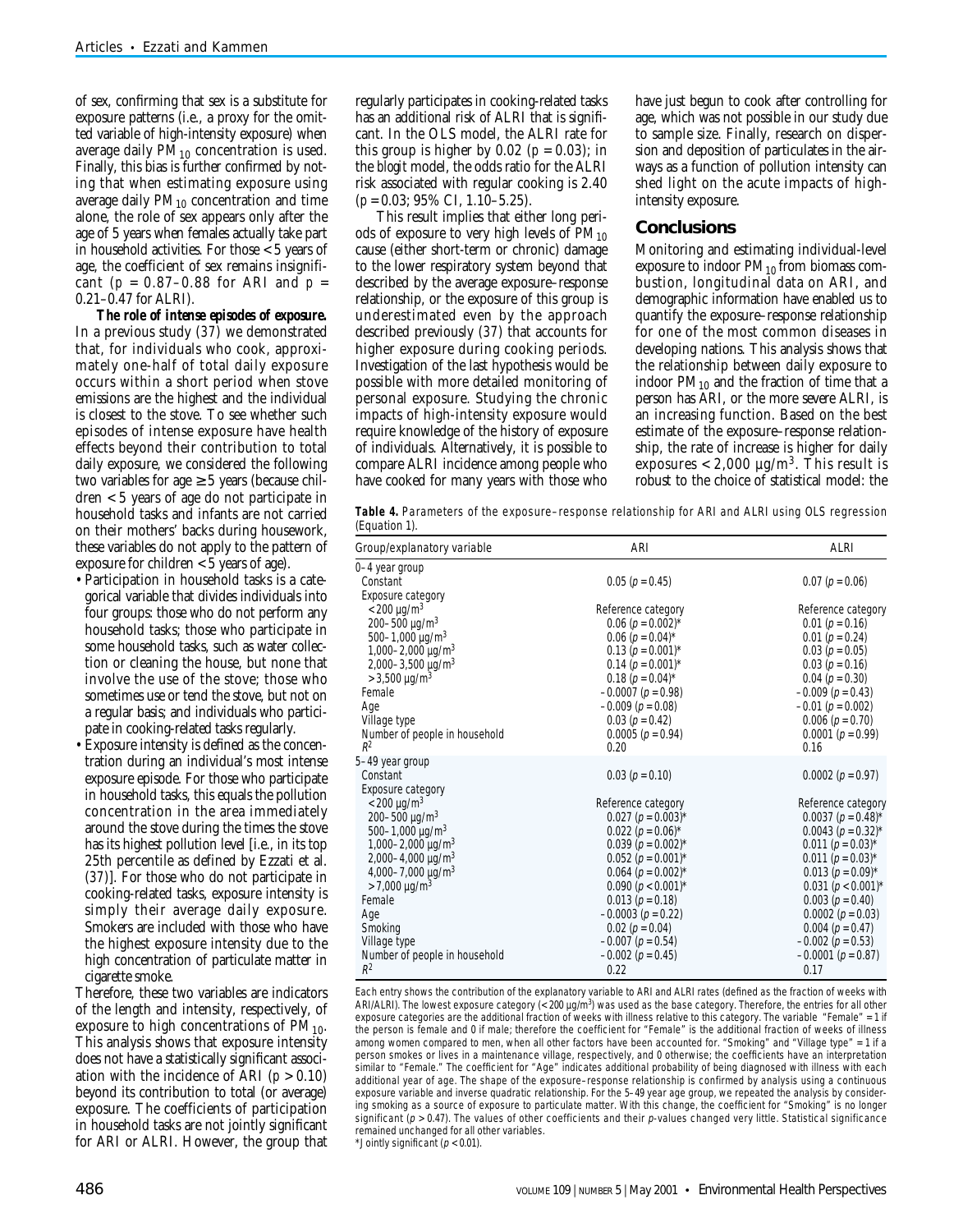linear probability model with OLS estimation or the *blogit* model with maximum likelihood parameter estimation. An important implication is that public health programs aiming to reduce the negative impacts of indoor air pollution in developing countries should focus their attention on measures that result in larger reductions in pollution, especially those that bring average exposure below 2,000  $\mu$ g/m<sup>3</sup>, confirming a concern that was raised qualitatively by Bruce et al. (*33*).

Exposure assessment methodology has commonly focused on average pollution levels. In the case of indoor smoke, where exposure occurs in an episodic manner, using average concentrations results in a systematic bias in assessment of exposure (*37*) and health impacts. We found that once total exposure is calculated to appropriately include high-intensity exposure episodes, sex does not provide an effective indicator of ARI and ALRI rates. We also found that the intensity of exposure does not contribute to the incidence of disease, once its role is accounted for in total exposure. At the same time, because combustion of biomass results in highly volatile pollution profiles (*13,34*), approximately one-half of daily exposure for

the highest exposure groups (notably the individuals who cook) occurs during highintensity episodes (*37*). This implies an important role for measures that reduce total exposure through the reduction of peak emissions.

Technology transfer programs and public health initiatives provide a variety of benefits in developing nations. With more than 2 billion people worldwide relying on biomass as their primary source of energy, efforts to introduce new energy technologies should also include detailed attention to health outcomes. A long record of national, multilateral, and private donor efforts to promote improved (high-efficiency and lowemissions) stoves exists (*46*). Many of these programs, although lowering average emissions, may not have reduced exposure below the 2,000  $\mu$ g/m<sup>3</sup> level (let alone to several hundreds of micrograms per cubic meter) that may provide important health benefits. The results of this analysis, for example, indicate that although improved wood stoves substantially reduce exposure, in many cases they offer smaller health benefits than a transition to charcoal, which can reduce exposure to very low levels. Other transitions

**Table 5.** Odds ratios (OR) and 95% confidence intervals (CI) of the exposure–response relationship for ARI and ALRI using blogit regression (Equation 2).

| Explanatory                             | ari                   |                | <b>ALRI</b>           |                |  |
|-----------------------------------------|-----------------------|----------------|-----------------------|----------------|--|
| variable                                | 0R                    | CI             | 0R                    | CI             |  |
| 0-4 year group                          |                       |                |                       |                |  |
| Exposure category                       |                       |                |                       |                |  |
| $< 200 \mu g/m^3$                       | Reference category    |                | Reference category    |                |  |
| $200 - 500 \mu q/m^3$                   | 2.42 $(p < 0.001)^*$  | $1.53 - 3.83$  | 1.48 $(p = 0.18)^*$   | $0.83 - 2.63$  |  |
| $500 - 1,000 \mu g/m^3$                 | 2.15 $(p = 0.003)^*$  | $1.30 - 3.56$  | 1.40 $(p = 0.30)^*$   | $0.74 - 2.67$  |  |
| 1,000-2,000 $\mu$ g/m <sup>3</sup>      | 4.30 $(p < 0.001)^*$  | $2.63 - 7.04$  | 2.33 ( $p = 0.009$ )* | $1.23 - 4.38$  |  |
| $2,000 - 3,500 \mu g/m^3$               | 4.72 $(p < 0.001)^*$  | $2.82 - 7.88$  | 1.93 $(p = 0.05)^*$   | $0.99 - 3.78$  |  |
| $>$ 3,500 µg/m <sup>3</sup>             | 6.73 ( $p < 0.001$ )* | 3.75-12.06     | 2.93 ( $p = 0.007$ )* | $1.34 - 6.39$  |  |
| Female                                  | $0.99(p = 0.88)$      | $0.83 - 1.17$  | $0.84(p = 0.21)$      | $0.65 - 1.10$  |  |
| $Aq e^a$                                | 0.88(p < 0.001)       | $0.83 - 0.94$  | 0.76 (p < 0.001)      | $0.70 - 0.84$  |  |
| Village type                            | 1.29 ( $p = 0.06$ )   | $0.99 - 1.67$  | 1.18 ( $p = 0.41$ )   | $0.79 - 1.77$  |  |
| No. of people in household <sup>a</sup> | 1.00 ( $p = 0.99$ )   | $0.95 - 1.05$  | $0.98(p = 0.70)$      | $0.91 - 1.06$  |  |
| 5-49 year group                         |                       |                |                       |                |  |
| Exposure category                       |                       |                |                       |                |  |
| $< 200 \mu q/m^3$                       | Reference category    |                | Reference category    |                |  |
| 200-500 $\mu$ g/m <sup>3</sup>          | 3.01 ( $p = 0.001$ )* | $1.59 - 5.70$  | 1.65 $(p = 0.41)^*$   | $0.50 - 5.45$  |  |
| $500 - 1,000 \mu q/m^3$                 | 2.77 ( $p = 0.001$ )* | $1.49 - 5.13$  | 1.87 $(p = 0.27)^*$   | $0.61 - 5.71$  |  |
| $1,000 - 2,000 \mu g/m^3$               | 3.79 ( $p < 0.001$ )* | $2.07 - 6.92$  | 2.74 $(p = 0.07)^*$   | $0.93 - 8.12$  |  |
| $2,000 - 4,000 \,\mu g/m^3$             | 4.49 $(p < 0.001)^*$  | $2.43 - 8.30$  | 3.28 $(p = 0.03)^*$   | $1.09 - 9.85$  |  |
| 4,000-7,000 $\mu$ g/m <sup>3</sup>      | 5.40 ( $p < 0.001$ )* | $2.85 - 10.22$ | 3.21 ( $p = 0.05$ )*  | $1.01 - 10.24$ |  |
| $>$ 7,000 µg/m <sup>3</sup>             | 7.93 ( $p < 0.001$ )  | $4.11 - 15.27$ | 7.10 ( $p = 0.001$ )  | $2.26 - 22.32$ |  |
| Female                                  | 1.24 $(p = 0.04)$     | $1.01 - 1.52$  | 1.21 ( $p = 0.39$ )   | $0.78 - 1.88$  |  |
| Age <sup>a</sup>                        | $0.99(p = 0.02)$      | $0.99 - 1.00$  | 1.01 ( $p = 0.02$ )   | $1.00 - 1.02$  |  |
| Smoking                                 | 1.48 ( $p = 0.02$ )   | $1.07 - 2.04$  | 1.53 ( $p = 0.18$ )   | $0.82 - 2.85$  |  |
| Village type                            | $0.92(p = 0.41)$      | $0.76 - 1.12$  | $0.93(p = 0.74)$      | $0.62 - 1.40$  |  |
| No. of people in household <sup>a</sup> | $0.96 (p = 0.04)$     | $0.93 - 1.00$  | $0.99(p = 0.75)$      | $0.92 - 1.07$  |  |

Each entry shows the odds ratio for the risk associated with the explanatory variable for ARI rates and ALRI rates. The lowest exposure category (< 200 µg/m<sup>3</sup>) was taken as the reference category for the odds ratios of exposure groups. The variable "Female" = 1 if the person is female and 0 if male; therefore the coefficient for "Female" is the odds ratio for illness among women relative to men, when all other factors have been accounted for. "Smoking" and "Village type" = 1 if a person smokes or lives in a maintenance village, respectively, and 0 otherwise; the coefficients have an interpretation similar to "Female." The coefficient for "Age" indicates the odds ratio of being diagnosed with illness with each additional year of age. For the 5–49 year group, we repeated the analysis by considering smoking as a source of exposure to particulate matter. With this change, the coefficient of smoking is no longer significant  $(p > 0.47)$ . The values of other coefficients and their p values changed very little. Statistical significance remained unchanged for all other variables. **<sup>a</sup>**Odds ratios for age and number of people in the household, which are both continuous variables, represent the odds ratios for two subsequent units of these variables. \*Jointly significant ( $p < 0.01$ ).

through the "energy ladder," from wood to charcoal, or to kerosene, gas, and electricity, also require an evaluation of public health and environmental tradeoffs (such as impacts on vegetation and greenhouse gas emissions) of various energy technologies. In particular, armed with a richer quantitative understanding of health impacts of particulate matter, development, public health, and energy research and development efforts that aim to reduce disease burden can effectively address acute respiratory infections.

#### **REFERENCES AND NOTES**

- 1. WHO. World Health Report 1999: Making a Difference. Geneva:World Health Organization, 1999.
- 2. WHO. World Health Report 1998: Life in the 21st Century: A Vision for All. Geneva:World Health Organization, 1998. 3. WHO. World Health Report 2000: Health Systems: Improving
- Performance. Geneva:World Health Organization, 2000. 4. Chen BH, Hong CJ, Pandey MR, Smith KR. Indoor air pollution in developing countries. World Health Stat Q
- 43:127–138 (1990). 5. de Francisco A, Morris J, Hall AJ, Armstrong Schellenberg JRM, Greenwood BM. Risk factors for mortality from acute lower respiratory tract infections in young Gambian
- children. Int J Epidemiol 22:1174–1182 (1993). 6. Ellegård A. Cooking fuel smoke and respiratory symp-
- toms among women in low-income areas in Maputo. Environ Health Perspect 104:980–985 (1996).
- 7. Pandey MR. Domestic smoke pollution and chronic bronchitis in a rural community of the hill region of Nepal. Thorax 39:337–339 (1984).
- 8. Pandey MR, Neupane RP, Gautam A, Shrestha IB. Domestic smoke pollution and acute respiratory infections in a rural community of the hill region of Nepal. Environ Int 15:337–340 (1989).
- 9. Smith KR, Samet JM, Romieu I, Bruce N. Indoor air pollution in developing countries and acute lower respiratory infections in children. Thorax 55:518–532 (2000).
- 10. World Bank. World Development Report: Investing in Health. New York:Oxford University Press, 1993.
- 11. Smith KR. Indoor air pollution in developing countries: growing evidence of its role in the global burden of disease. In: Proceedings of Indoor Air 96: The 7th International Conference on Indoor Air Quality and Climate, 21–26 July 1996, Nagoya, Japan. Tokyo:Indoor Air '96, 1996;33–44.
- 12. WHO. WHO Air Quality Guidelines. Geneva:World Health Organization, 1999.
- 13. Ezzati M, Mbinda BM, Kammen DM. Comparison of emissions and residential exposure from traditional and improved biofuel stoves in rural Kenya. Environ Sci Technol 34:578–583 (2000).
- 14. Spengler JD, Sexton K. Indoor air pollution: a public health perspective. Science 221:9-17 (1983).
- 15. Dockery DW, Speizer FE, Stram DO, Ware JH, Spengler JD, Ferris BG. Effects of inhalable particles on respiratory health of children. Am Rev Respir Dis 139:587–594 (1989).
- 16. Pope CA III, Dockery DW, Spengler JD, Raizenne ME. Respiratory health and  $PM_{10}$  pollution: a daily time-series analysis. Am Rev Respir Dis 144:668–674 (1991).
- 17. Hall JV, Winer AM, Kleinman MT, Lurmann FW, Brajer V, Colome SD. Valuing the health benefits of clean air. Science 255:812–817 (1992).
- 18. Pope CA III, Dockery DW. Acute health effects of PM<sub>10</sub> pollution on symptomatic and asymptomatic children. Am Rev Respir Dis 145:1123–1128 (1992).
- 19. Dockery DW, Pope CA III, Xu X, Spengler JD, Ware JH, Ray ME, Ferris BG, Speizer FE. An association between air pollution and mortality in six U.S. cities. N Engl J Med 329:1753–1759 (1993).
- 20. Dockery DW, Pope CA III. Acute respiratory effects of particulate air pollution. Annu Rev Public Health 15:107–132 (1994).
- 21. Hoek G, Brunekreef B. Acute effects of a winter air pollution episode on pulmonary function and respiratory symptoms of children. Arch Environ Health 48:328–335 (1994).